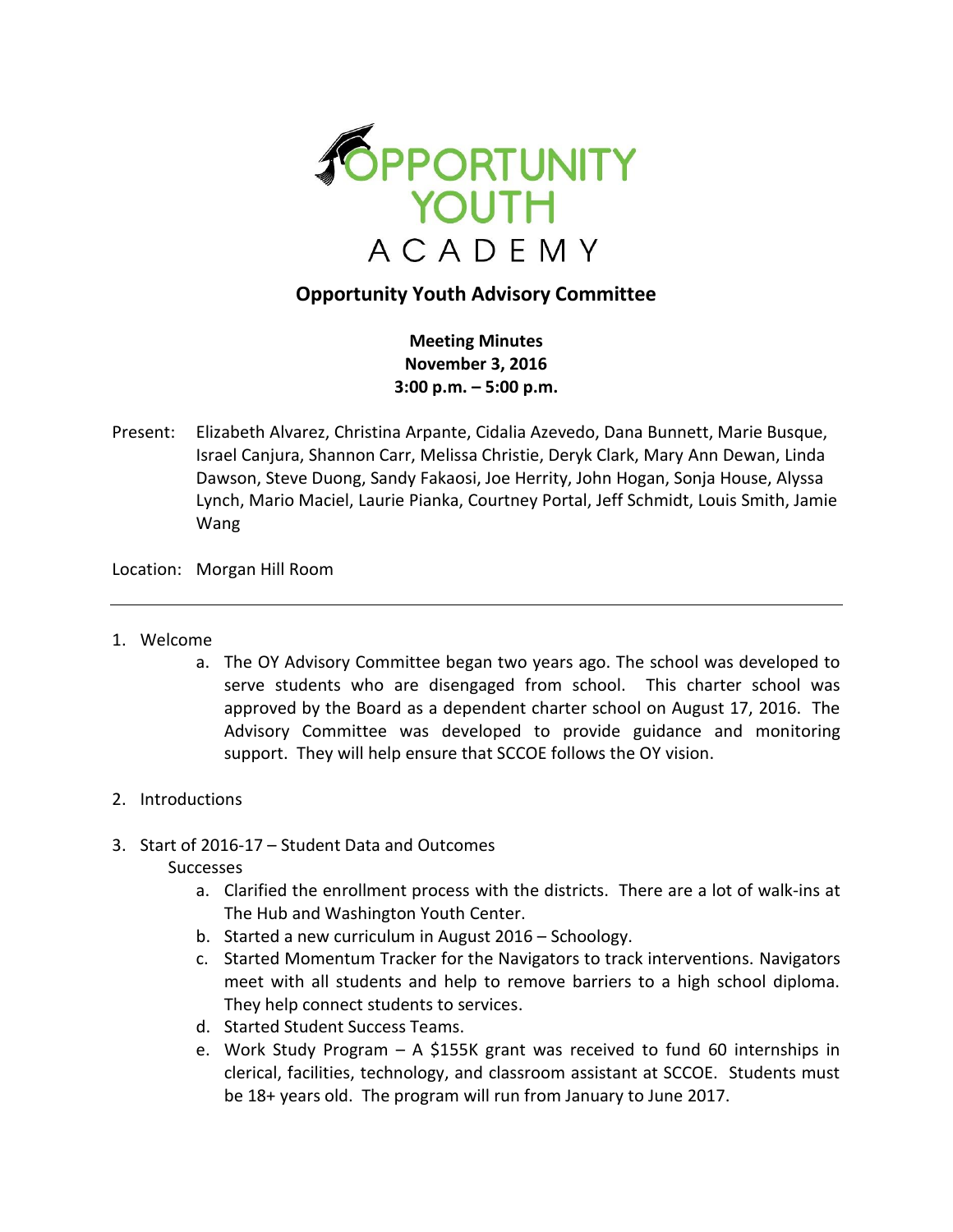- f. Workforce Training All students are eligible. Two career strands are available through SiaTech. Dual enrollment at the community colleges is available.
- g. Students are working on building an OYA website. The address will be: [www.OpportunityYouthAcademy.org.](http://www.opportunityyouthacademy.org/)
- h. OYA has submitted the WASC application. WASC will visit the OYA sites in spring 2017.
- i. Nicky reviewed enrollment. More students, maybe from North County, are needed at the Sobrato site. The Hub and Washington are larger physical sites. The others are storefronts. To reach funding goals, OYA needs to reach at least 66% attendance (20 hours/week). This accounts for 25 students from a teacher caseload of 38. Attendance is tracked by work produced.

## Suggestions:

- a. Break down goals to smaller, more attainable goals.
- b. Develop a contract/agreement of 20 hours per week.
- c. Can test and pass coursework if students know the material already.
- d. Navigators are promoting career and college pathways.
- e. Create opportunities for success.
- f. Loss of attendance doesn't mean forever lost.
- g. Greater flexibility of hours.
- h. Training in Trauma Informed Care.
- i. City of San Jose offered mentors for OYA students. Could possibly move mentors from Alternative Education to help OYA.
- j. Online face-to-face meetings with teacher for virtual instruction. Could maybe ask a mentor to sit with the student at home.
- k. Work experience for school credits. Could allow for up to 40 credits.
- l. OYA teachers check in with students while interning at Ridder Park.
- m. Dual enrollment in OYA and local community colleges.
- n. Leadership training.
- o. Innovative Apprenticeships Grant can pay students to attend workforce training; SiaTech is writing grant.
- p. Sports could be used as an incentive. City of San Jose has access to the PAL stadium at 101 and 280.
- q. After a traumatic experience, students don't want to be referred to Mental Health.
- r. Accept people where they are, not where you want them to be.
- s. Assess skills to develop direction.
- t. Encourage students to come to the classroom so staff can help thhem.
- u. Students don't care how smart you are. They care about if you care.
- v. Use SiaTech national network and assessments.
- w. Align relationships with education.
- x. My Action Plan (MAP) tool is for goal setting. Online tracking status for transcripts. SiaTech may be able to develop this.